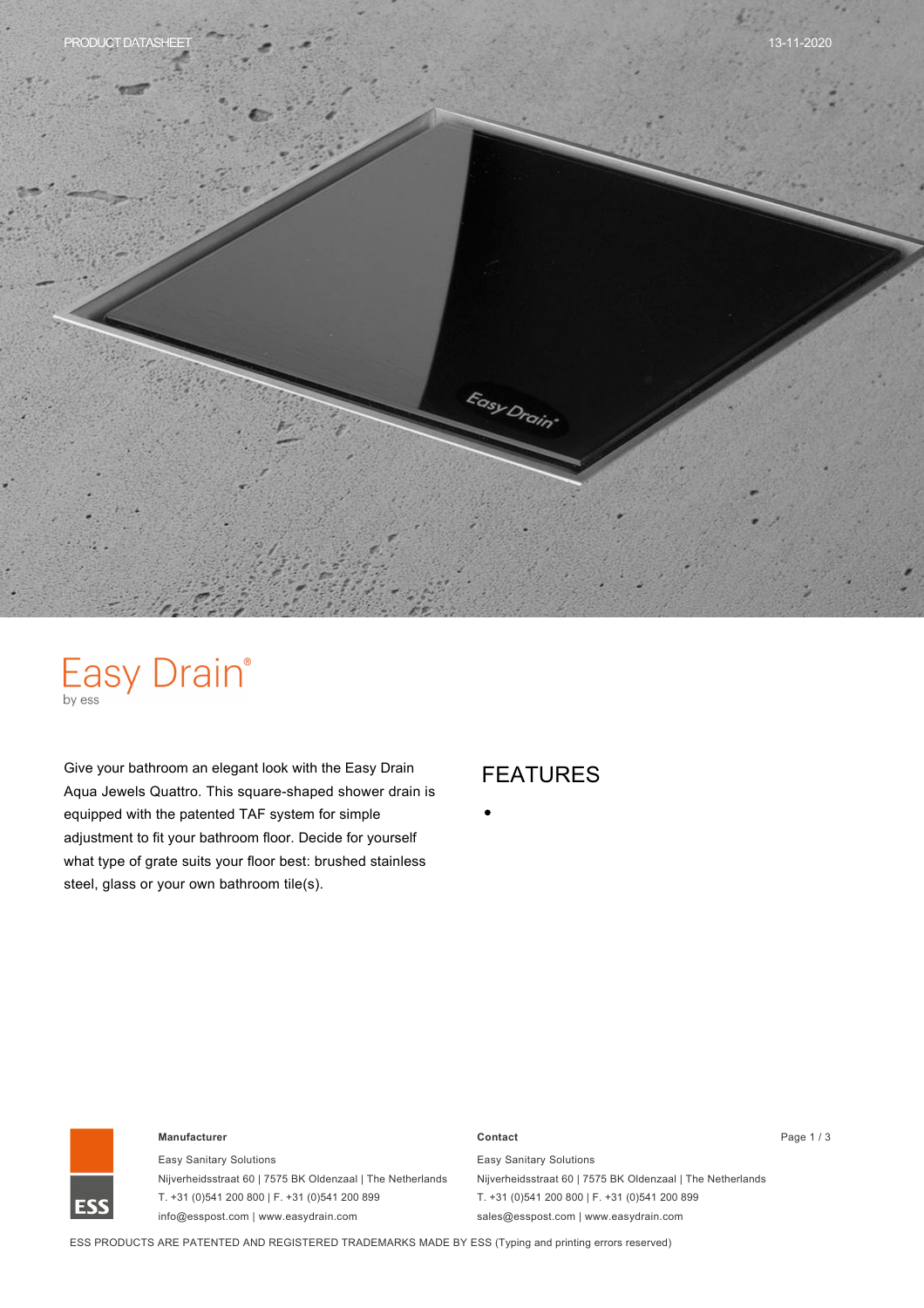# GENERAL

| Serie         | Aqua Jewels                     |
|---------------|---------------------------------|
| Name          |                                 |
| Model         |                                 |
| Length (mm)   | 100 x 100, 150 x 150, 200 x 200 |
| Product type  | Complete                        |
| Application   | N.A.                            |
| Certification | N.A.                            |

### **INSTALLATION**

| Substrate                                   | N.A.                                  |
|---------------------------------------------|---------------------------------------|
| Floor finish                                | N.A.                                  |
| Height adjustable feet                      | N.A.                                  |
| Installation option                         | N.A.                                  |
| Outlet                                      | Horizontal (Vertical outlet optional) |
| Connection (mm)                             | N.A.                                  |
| Min. installation depth (mm) (built-in set) | <b>N.A.</b>                           |
| Min. installation depth (mm) (incl. grate)  | N.A.                                  |

#### DRAINAGE

| Max. drainage capacity entrance (I/min) | <b>N.A.</b> |
|-----------------------------------------|-------------|
| Max. drainage capacity wall (I/min)     | N.A.        |
| Max. drainage capacity (I/min)          | N.A.        |

### **BUILT-IN SET**

| Pre-assembled sealing membrane | N.A.                                  |
|--------------------------------|---------------------------------------|
| Siphon features                | N.A.                                  |
| Water seal height (mm)         | N.A.                                  |
| Outlet                         | Horizontal (Vertical outlet optional) |
| Material siphon                | N.A.                                  |

## **DESIGN**

| Grate finish                   | Black glass |
|--------------------------------|-------------|
| Grate pattern                  | N.A.        |
| Grate width (mm)               | N.A.        |
| Grate tile insert (mm)         | N.A.        |
| Adjustable grate               | N.A.        |
| Frame type                     | N.A.        |
| <b>TAF Frame material</b>      | N.A.        |
| Design frame finish            | N.A.        |
| Frame width (mm)               | N.A.        |
| Wheelchair accessible          |             |
| <b>Extension set available</b> | N.A.        |



#### **Manufacturer Contact** Page 2 / 3

Easy Sanitary Solutions Nijverheidsstraat 60 | 7575 BK Oldenzaal | The Netherlands T. +31 (0)541 200 800 | F. +31 (0)541 200 899 info@esspost.com | www.easydrain.com

Easy Sanitary Solutions Nijverheidsstraat 60 | 7575 BK Oldenzaal | The Netherlands T. +31 (0)541 200 800 | F. +31 (0)541 200 899 sales@esspost.com | www.easydrain.com

ESS PRODUCTS ARE PATENTED AND REGISTERED TRADEMARKS MADE BY ESS (Typing and printing errors reserved)